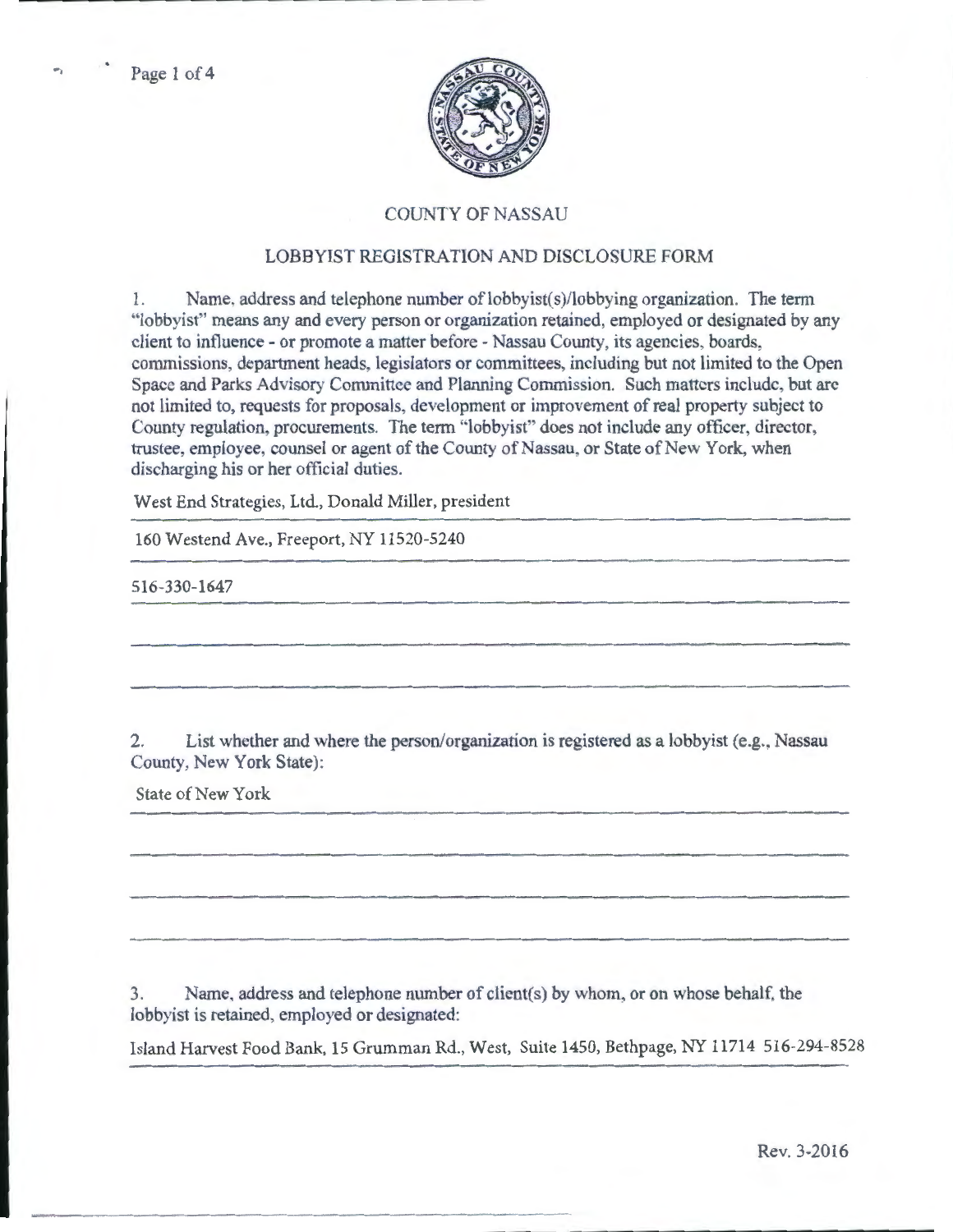4. Describe lobbying activity conducted, or to be conducted, in Nassau County, and identify client(s) for each activity listed. **See page 4 for a complete description of lobbying activities.**  Arrange and attend meeting with elected and/or appointed County officials (Island Harvest Food Bank).

Provide updates to elected and/or appointed County officials on an as-needed basis as to important organizational developments and/or hunger-related issues (Island Harvest Food Bank).

Invite elected and/or appointed County officials to client events (Island Harvest Food Bank).

5. The name of persons, organizations or governmental entities before whom the lobbyist expects to lobby:

County Executive, Deputy County Executives, County Legislators, elected and/or appointed officials,

County agencies, boards & commissions.

-----------

......

Rev. 3-2016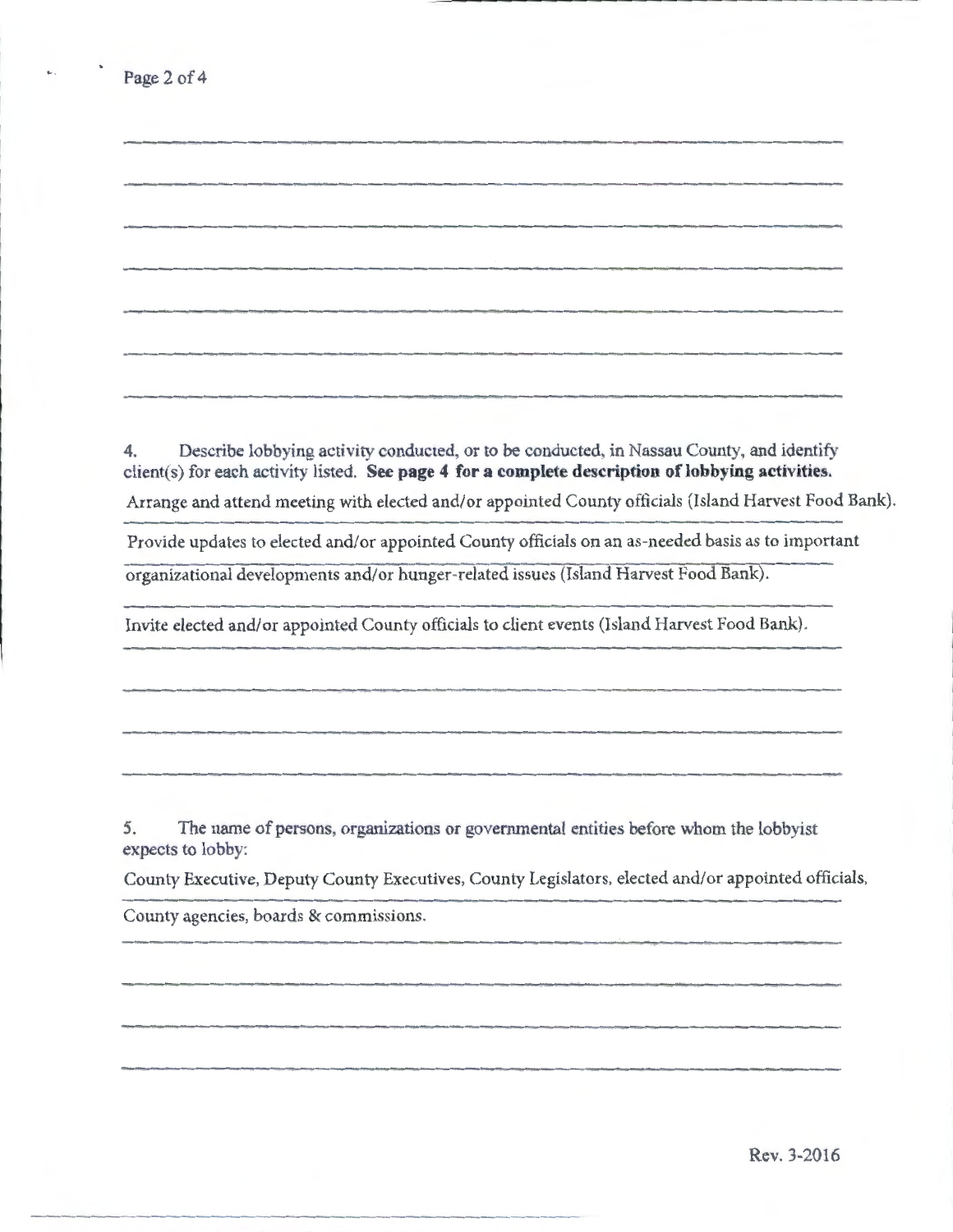6. If such lobbyist is retained or employed pursuant to a written agreement of retainer or employment, you must attach a copy of such document; and if agreement of retainer or employment is oral, attach a written statement of the substance thereof. If the written agreement of retainer or employment does not contain a signed authorization from the client by whom you have been authorized to lobby. separately attach such a written authorization from the client.

7. Within the previous year, has the lobbyist/lobbying organization or any of its corporate officers provided campaign contributions pursuant to the New York State Election Law to the campaign committees of any of the following Nassau County elected officials or to the campaign committees of any candidates for any of the following Nassau County elected otlices: the County Executive, the County Clerk, the Comptroller, the District Attorney, or any County Legislator? If yes, to what campaign committee? If none, you must so state:

None

I understand that copies of this form will be sent to the Nassau County Department of Information Technology ("IT") to be posted on the County's website.

I also tmderstand that upon termination of retainer, employment or designation I must give written notice to the County Attorney within thirty (30) days of termination.

VERIFICATION: The undersigned affirms and so swears that he/she has read and understood the foregoing statements and they are, to his/her knowledge, true and accurate.

The undersigned further certifies and affirms that the contribution(s) to the campaign committees listed above were made freelv and without duress. threat or any promise of a governmental benefit or in exchange for any benefit or remuneration.

Dated: January 16, 2018 Signed:

oneld mill,

Donald Miller

Print Name:

Title:

President, West End Strategies, Ltd.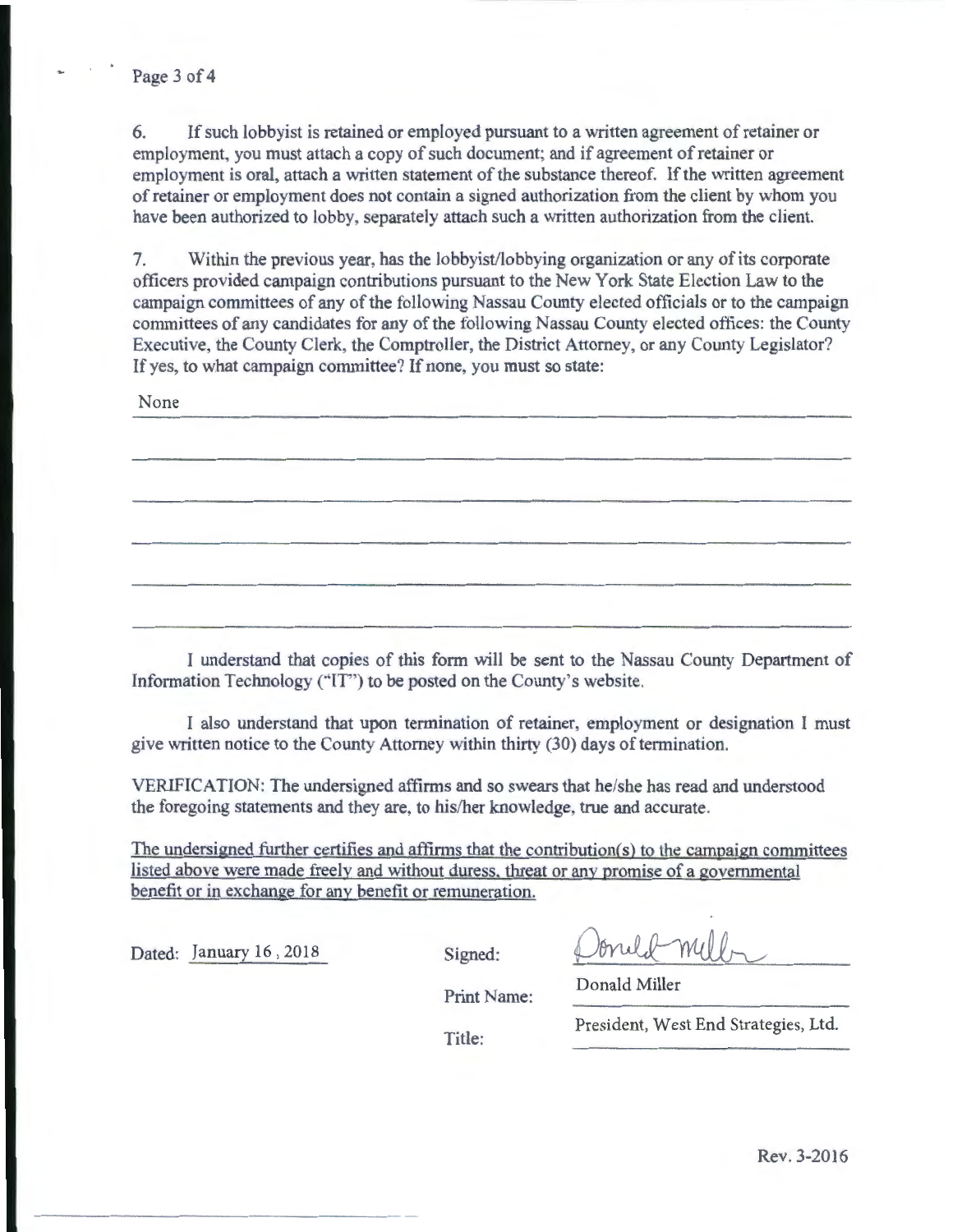## Page 4 of 4

**The term lobbving shall mean any attempt to influence:** any determination made by the Nassau County Legislature, or any member thereof, with respect to the introduction, passage, defeat, or substance of any local legislation or resolution; any detemunation by the County Executive to support, oppose, approve or disapprove any local legislation or resolution, whether or not such legislation has been introduced in the County Legislature; any determination by an elected County official or an officer or employee of the County with respect to the procurement of goods, services or construction, including the preparation of contract specifications, including by not limited to the preparation of requests for proposals, or solicitation, award or administration of a contract or with respect to the solicitation, award or administration of a grant, loan, or agreement involving the disbursement of public monies; any determination made by the County Executive, County Legislature, or by the County of Nassau, its agencies, boards, commissions department heads or committees, including but not limited to the Open Space and Parks Advisory Committee, the Planning Commission, with respect to the zoning, use, development or improvement of real property subject to County regulation, or any agencies, boards, commissions, department heads or committees with respect to requests for proposals, bidding, procurement or contracting for services for the County; any determination made by an elected county official or an officer or employee of the county with respect to the terms of the acquisition or disposition by the county of any interest in real property, with respect to a license or permit for the use of real property of or by the county, or with respect to a franchise, concession or revocable consent; the proposal, adoption, amendment or rejection by an agency of any rule having the force and effect of law; the decision to hold, timing or outcome of any rate making proceeding before an agency; the agenda or any determination of a board or commission; any determination regarding the calendaring or scope of any legislature oversight hearing; the issuance, repeal, modification or substance of a County Executive Order; or any determination made by an elected county official or an officer or employee of the county to support or oppose any state or federal legislation, rule or regulation, including any determination made to support or oppose that is contingent on any amendment of such legislation, rule or regulation, whether or not such legislation has been formally introduced and whether or not such rule or regulation has been formally proposed.

**The term "lobbying" or "lobbying activities" does not include:** Persons engaged in drafting legislation, rules, regulations or rates; persons advising clients and rendering opinions on proposed legislation, rules, regulations or rates, where such professional services are not otherwise connected with legislative or executive action on such legislation or administrative action on such rules, regulations or rates; newspapers and other periodicals and radio and television stations and owners and employees thereof, provided that their activities in connection with proposed legislation, rules, regulations or rates are limited to the publication or broadcast of news items, editorials or other comment, or paid advertisements; persons who participate as witnesses. attomeys or other representatives in public rule-making or rate-making proceedings of a County agency, with respect to all participation by such persons which is part of the public record thereof and all preparation by such persons for such participation; persons who attempt to influence a County agency in an adjudicatory proceeding, as defined by§ 102 of the New York State Administrative Procedure Act.